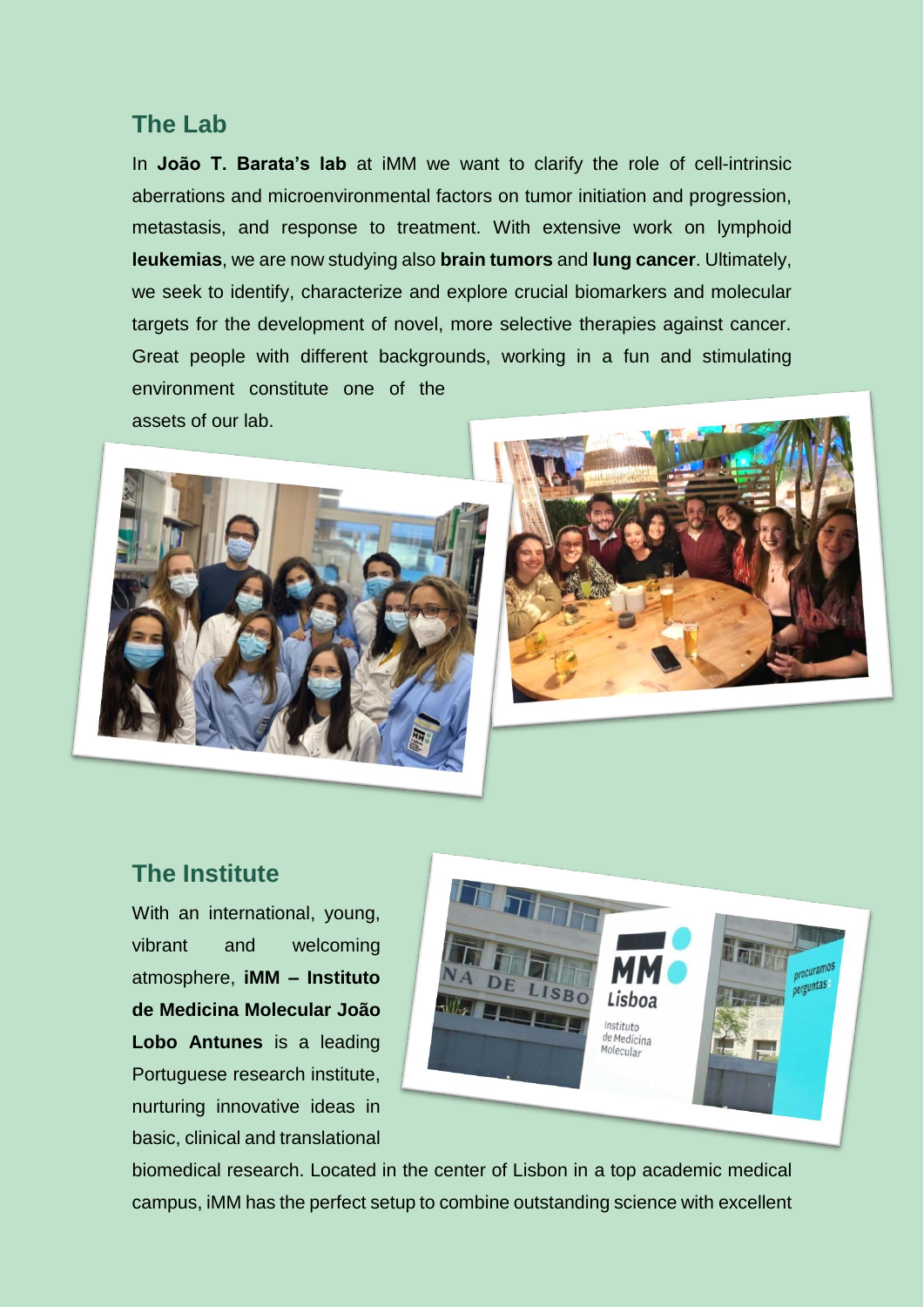quality of life, in a city that rises to the 3rd place in the ranking of the best cities in the world for foreigners to live and work. (Expat City Ranking 2020).



### **The project**

Lung cancer is the leading cause of cancer-related deaths worldwide. In the current project we aim to understand how the interleukin-7 receptor (IL-7R), which is normally expressed in immune cells and essential for anti-tumoral immune responses, is "hijacked" by lung cancer cells in order to promote lung cancer development, metastasis and resistance to immunotherapy. The project will make use of distinct human cancer cell lines, patient-derived xenograft samples, xenotransplant and knock-in mouse models to demonstrate that IL7R is an oncogene in lung cancer and characterize the mechanisms involved.

These studies will be done in close collaboration with the groups of Jon Zugazagoitia and Luis Álvarez-Vallina, in CNIO and Hospital 12 de Octubre, Madrid, Spain.



# Is IL-7R an oncogene in lung cancer development?